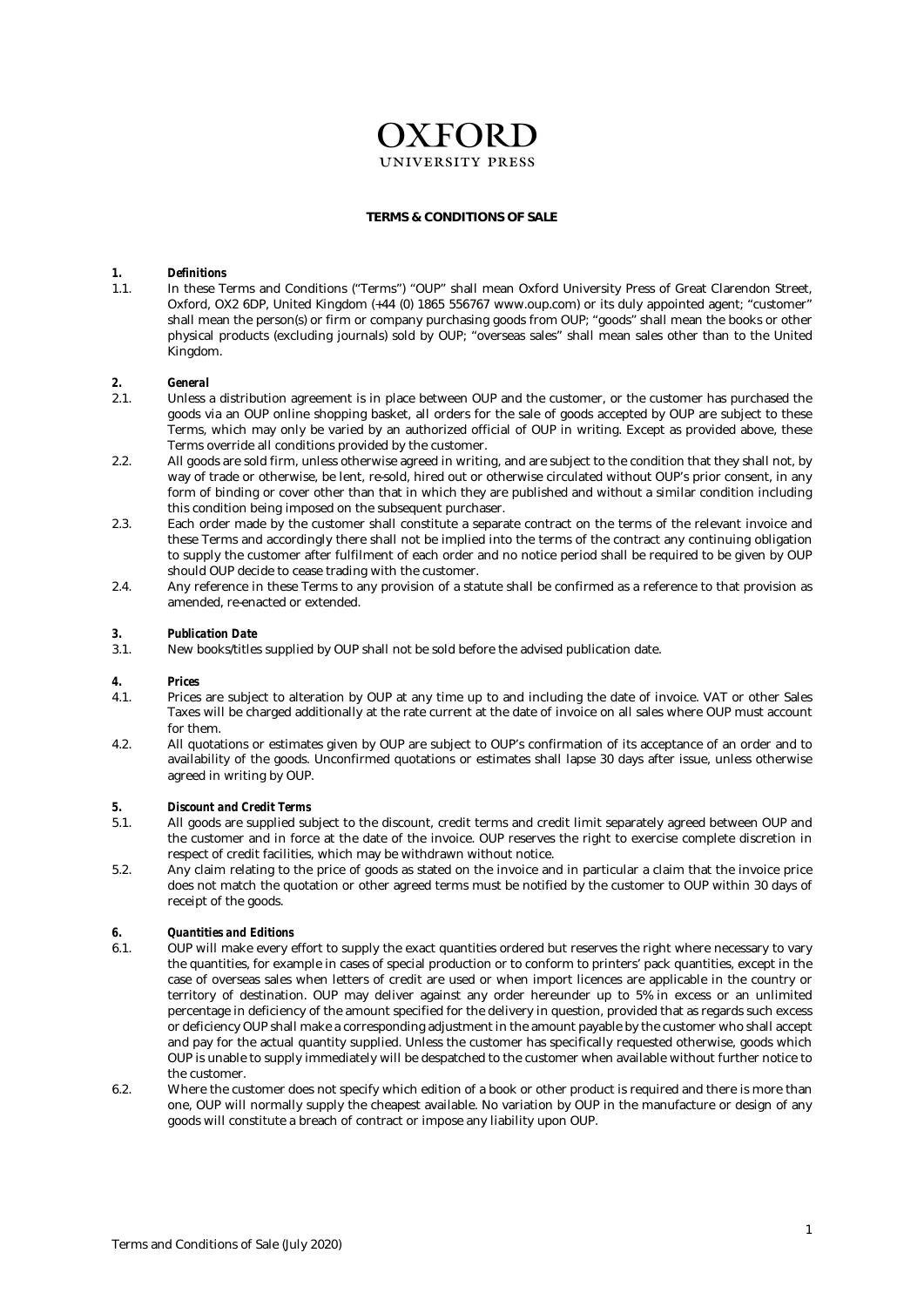# *7. Physical Delivery*

#### *7.1. UK*

7.1.1. Unless the customer collects the goods from OUP's premises (in which case they are supplied EXW), OUP will organize delivery to the location in the UK specified by the customer and the means of transport shall be at OUP's discretion. When OUP organizes delivery, the carriage costs shall be charged to the customer unless agreed otherwise.

# *7.2. Overseas Sales*

7.2.1. Goods will be delivered in accordance with the provisions of the INCOTERM (2010 edition) DAP unless specifically agreed otherwise with the customer.

# *7.3. Time for Delivery*

- 7.3.1. OUP will use its reasonable endeavours to meet any agreed delivery date but does not guarantee to do so and time of delivery shall not be of the essence of the contract, unless expressly so agreed in writing by OUP.
- 7.3.2. Each delivery of any part of an order will be deemed to constitute a separate enforceable contract to which these Terms will apply.

### *8. Defective Goods*

- 8.1. The customer shall inspect the goods within seven days after their delivery and shall give written notification to OUP of any shortages or manufacturing faults revealed by that inspection.
- 8.2. OUP will replace such goods as it agrees to be faulty provided that such replacement can be made from current stock.
- 8.3. If replacement cannot be made from stock, OUP will record a backorder for supply on arrival of new stock or, if so requested, credit the invoice value of any faulty goods.

### *9. Claims for Loss and Damage in Transit in the UK*

- 9.1. Where OUP has sold carriage paid, the customer shall notify OUP in writing (otherwise than by qualified signature on the carrier's consignment note or delivery document) in respect of any loss, damage or delay to the goods within the following time limits:
	- 9.1.1. For loss from a package or for damage to a consignment or any part thereof: verbally within 72 hours of the date of delivery of the consignment or part consignment, followed by a valued claim in writing within 30 days after the termination of transit;
	- 9.1.2. For loss, mis-delivery or non-delivery of the whole of a consignment or of any separate package forming part of a consignment: within 72 hours of the customer becoming aware of any non-delivery, followed by a valued claim in writing within 30 days after the commencement of transit.
- 9.2. In computing the above time limits Saturdays, Sundays and public holidays shall not be counted. In the event of a late claim causing prejudice to OUP, OUP shall be relieved of all and any liability in respect of such a claim.

### *10. Claims for Loss and Damage in Transit—Overseas Sales*

- 10.1. When the risk of loss or damage to the goods remains with OUP under the terms of sale, the customer shall immediately notify OUP and the carrier in writing in the event of any loss of or damage to or non- delivery of any separate part of the consignment of which the customer takes receipt. The customer shall notify OUP and the carrier in writing immediately he becomes aware of any non-delivery of the whole of a consignment. The customer shall indemnify OUP against any prejudice suffered by OUP as a result of late notification.
- 10.2. When the risk of loss or damage to the goods has passed to the customer under the terms of sale, the customer is advised that failure to give prompt notice to a carrier may prejudice the customer's claim against such carrier.

# *11. Returns*

- Returns can only be made if they are authorized in accordance with the current OUP Returns Policy, copies of which are available upon request.
- 11.2. Undelivered goods or unauthorized returns shall be liable for handling and storage charges if received at OUP.

### *12. Risk and Title*

- 12.1. Subject to clause 12.5, legal and beneficial ownership in the goods shall not pass to the customer until payment in full is received by OUP (in cash or cleared funds) in respect of the following:
	- 12.1.1. all sums due to OUP in respect of the goods and
	- 12.1.2. all other sums outstanding from the customer to OUP on any account.
- 12.2. If payments received from the customer are not stated to refer to a particular invoice OUP may appropriate such payments to any outstanding invoice.
- 12.3. Until ownership of the goods has passed to the customer, the customer shall:<br>12.3.1. hold the goods on a fiduciary basis as OUP's bailee:
	- hold the goods on a fiduciary basis as OUP's bailee:
	- 12.3.2. store the goods (at no cost to OUP) separately from any goods belonging to the customer or any third party in such a way that the goods are clearly marked and identifiable as being OUP's property, and
	- 12.3.3. not destroy, deface or obscure any identifying mark or packaging on or relating to the goods.
- 12.4. OUP shall be entitled to enter the customer's premises (or the customer's agent's premises where that agent is storing goods on the customer's behalf) either:
	- 12.4.1. upon reasonable notice to inspect the goods or to verify the customer's compliance with this sub-clause; or
	- 12.4.2. to re-possess any goods owned by OUP so as to discharge any sums owed to OUP or enforce the provisions of clause 16.
- 12.5. The customer may resell the goods before ownership has passed to it solely on the following conditions: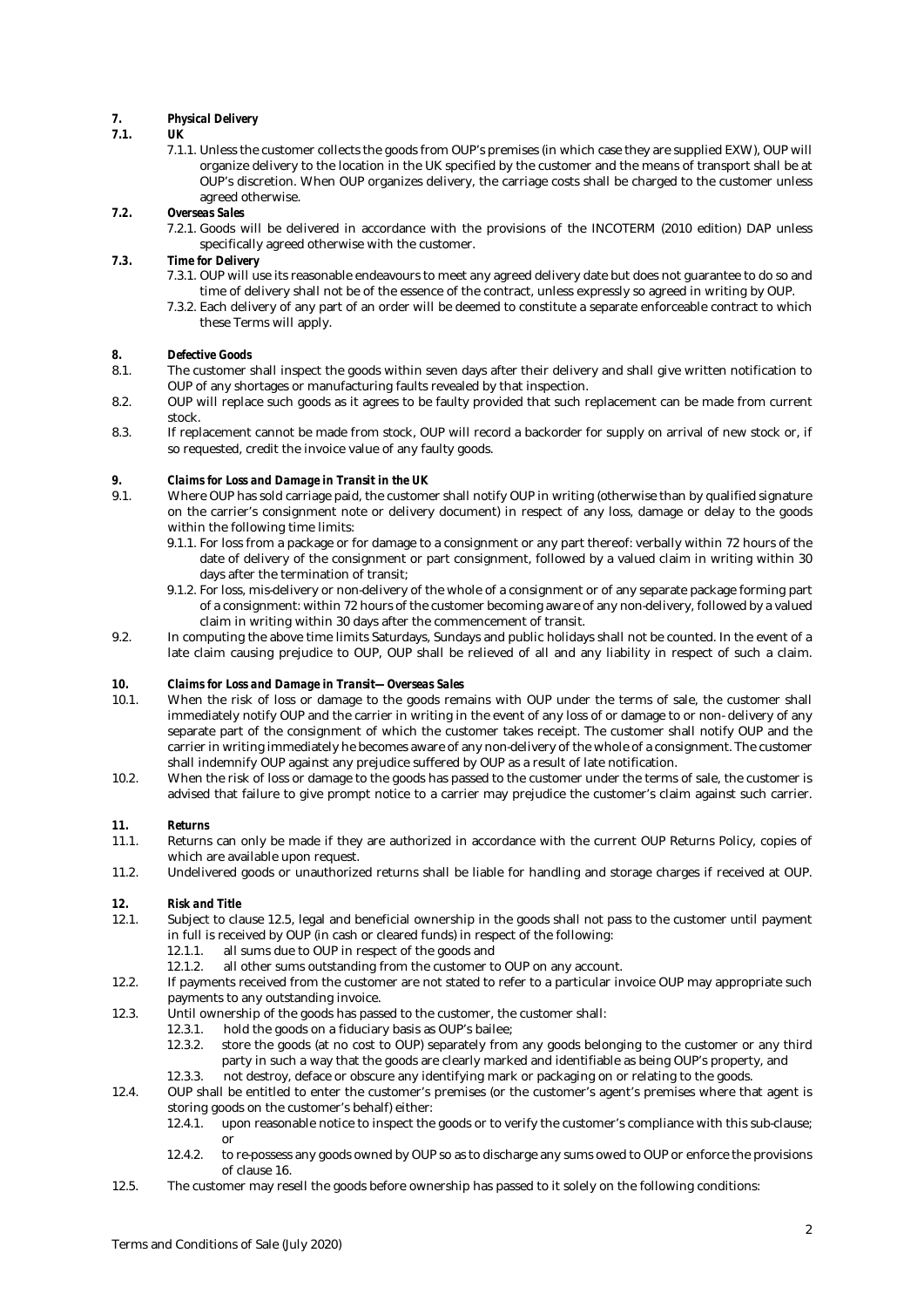- 12.5.1. any sale shall be effected in the ordinary course of the customer's business;
- 12.5.2. legal and beneficial title to the goods shall pass from OUP to the customer immediately before the time at which resale by the customer occurs; and
- 12.5.3. the customer shall deal as principal when making such a sale.

# 12.6. If:  $12.6.1$ .

- the customer fails to make any payment to OUP when due, or
- 12.6.2. the customer charges or encumbers the goods, or 12.6.3. the customer proposes to compound with its credi
- 12.6.3. the customer proposes to compound with its creditors or has a bankruptcy petition presented against it, or<br>12.6.4.
- the customer enters into voluntary or compulsory liquidation or an encumbrancer takes possession or a receiver, an administrator or administrative receiver is appointed over any or all of its assets or the customer takes or suffers similar action, or
- 12.6.5. any event occurs which under the law of any relevant jurisdiction has an analogous effect to any of the events set out above, or
- 12.6.6. OUP has reasonable cause to believe that any of these events is likely to occur, then: the customer's right to possession of the goods will terminate immediately and OUP shall have the right, without prejudice to any other remedies:
- 12.6.7. to enter, without notice, any premises of the customer where goods owned by OUP may be and to repossess and dispose of any goods owned by OUP so as to discharge any sums owed to OUP by the customer for goods and in respect of any other matters, and/or
- 12.6.8. to require the customer not to resell or part with possession of any goods owned by OUP until the customer has paid in full all sums due to OUP for the goods, and in respect of any other matters, and/or 12.6.9. to withhold delivery of any undelivered goods and stop any goods in transit.
- 12.7. Where OUP is unable to determine whether any goods are the goods in respect of which the customer's right to possession has terminated, the customer shall be deemed to have sold all goods of the kind sold by OUP to the customer in the order in which they were invoiced to the customer.
- 12.8. If the customer is holding stock but has not stored it in accordance with clause 12.3.2 and if as a result it is not possible to ascertain whether the stock was received directly from OUP or indirectly (e.g. via a wholesaler), then for the purposes of clause 12 OUP shall be entitled (but not obliged) to treat the stock as goods that it supplied directly.

### *13. Insurance*

13.1. Until ownership of the goods has passed to the customer, the customer must maintain the goods in satisfactory condition and keep them insured on OUP's behalf for their full price against all risks to the reasonable satisfaction of OUP. On request the customer shall produce the policy of insurance to OUP and shall hold the proceeds of the insurance referred to on trust for OUP and not mix them with any other money nor pay the proceeds into an overdrawn bank account.

#### *14. Payment and Interest*

- 14.1. Payment shall be net cash according to the terms separately agreed between OUP and the customer in accordance with clause 5 or shall be made before delivery if so required by OUP. In the case of overseas sales, payment shall be made in the currency stipulated on the invoice. Payments must be made from a bank account that bears the customer's name. Any credit card used must be in the name of the customer.
- 14.2. Payment by debit or credit card is subject to OUP's prior approval.
- 14.3. Non-payment of accounts on or before the due date or the exceeding by the customer of any credit limit shall entitle OUP to stop all deliveries and to terminate any contract or commitment in respect of undelivered goods. Evidence of the amount due to OUP shall be as per the relevant paper or on screen statement of account or alternatively suitable certificate under signature of the OUP credit or finance manager to the customer's last known address. Should OUP not receive full payment by the due date the customer shall, without any need for OUP to give notice, become liable to pay interest on the overdue amount at a rate of 4% per cent per annum above the base rate of Barclays Bank plc from the due date for payment until payment is received (before as well as after judgment). Any partial payments will be first credited against interest due. No claim by the customer (whether by way of set off, counterclaim or otherwise) against OUP shall entitle the customer to withhold payment of the whole or any part of invoices due for settlement. Costs incurred by OUP in recovery of any debt shall be payable by the customer, including agents' commission, solicitors' fees and charges incurred under the jurisdiction of a court of OUP's choice.
- 14.4. OUP reserves the right to invoice goods which are not immediately supplied but are reserved for consolidation in order to secure economic freight costs.

#### *15. Cancellation of Orders*

15.1. Once despatched, goods must be accepted and paid for by the customer and notice of cancellation will not be accepted.

#### *16. Libel*

16.1. OUP reserves the right to withdraw from customers any goods which are the subject of a libel action, or for any other reason at OUP's complete discretion, and to forbid the re-sale of any goods which OUP's customer has purchased. OUP undertakes to bear the expense of the return of such items and also to credit the purchase price. OUP completely disclaims responsibility for the continuing sale of goods which OUP has asked to be withdrawn, and any such responsibility will pass to the customer acting in defiance of OUP's instructions. In the case of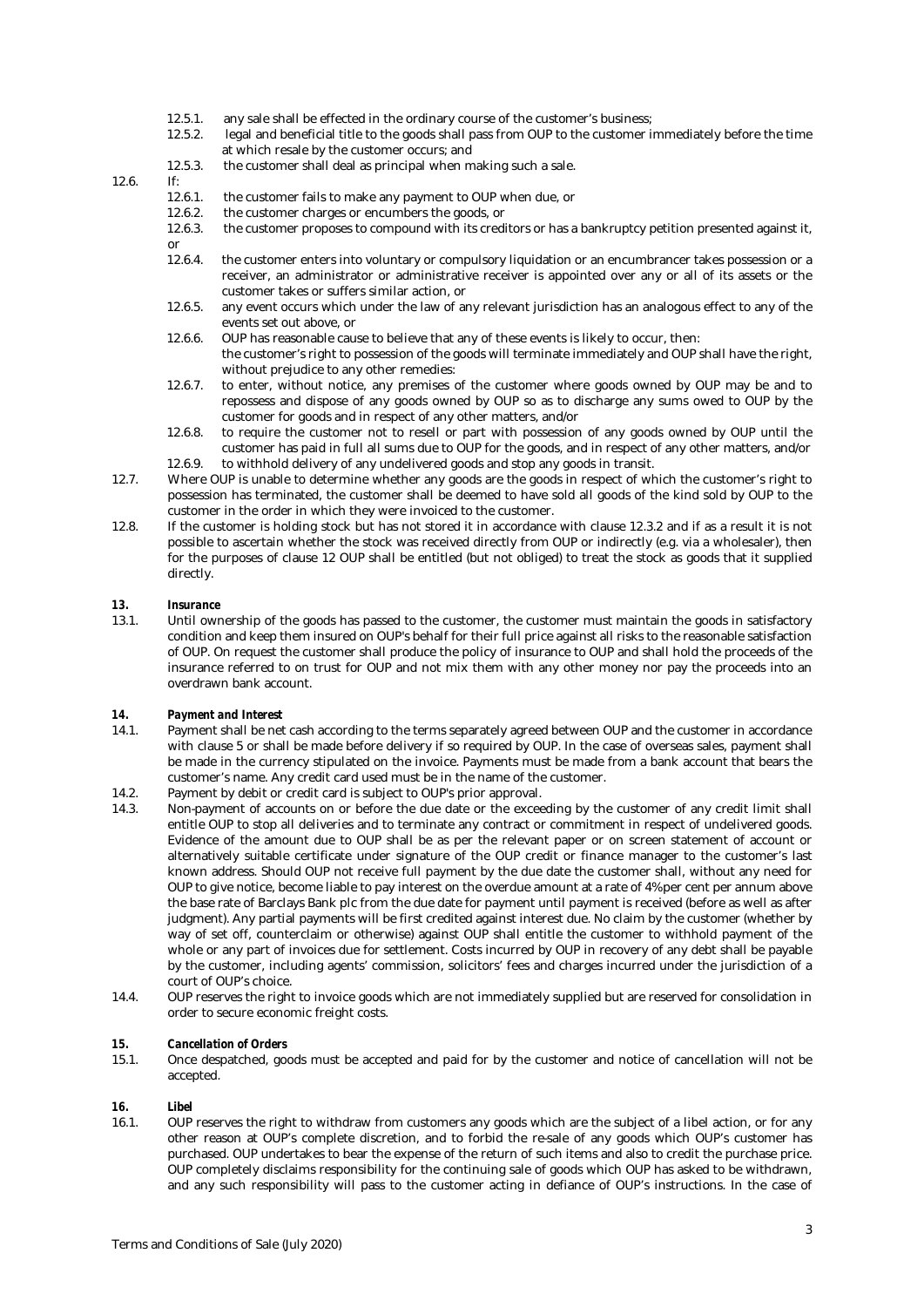overseas customers, OUP disclaims responsibility for the export, in accordance with any overseas customer's orders, of any goods which infringe any legislation covering the type of material which an overseas customer is allowed to import into his own country.

16.2. The customer shall co-operate fully in any withdrawal (at the expense of OUP) by OUP of any goods pursuant to this clause 16 and shall give all reasonable assistance requested by OUP in recovering the goods and preventing their sale to third parties.

# *17. Ethical conduct*

- 17.1. The customer represents and warrants that it shall not act, or omit to act, in such a way as to give rise to a breach by it, or any of its Affiliates, of any applicable law related to fraud, bribery, corruption or any related matter.
- 17.2. The customer represents and warrants that it shall not offer, promise, pay, give or authorise (tacitly or otherwise) any financial or other advantage, on behalf of OUP:
	- 17.2.1. to any person in order to induce that person improperly to perform a function or activity in connection with a business or organization, a person's employment, or a public function; or
	- 17.2.2. to any Official to influence that Official in connection with obtaining business or a business advantage for them or for any of OUP or its Affiliates.
- 17.3. The customer shall maintain adequate procedures designed to prevent any persons who perform services for them or on their behalf from undertaking the activities described in clause 17.2 above to obtain or retain business or a business advantage for them or for any of OUP or its Affiliates.
- 17.4. The customer shall promptly report any apparent breach of clauses 17.1 or 17.2 to OUP.<br>17.5 The customer shall comply with the OUP Partner Code of Conduct, as provided to the cu
- The customer shall comply with the OUP Partner Code of Conduct, as provided to the customer and as updated by OUP from time to time, in the execution of any services for or on behalf of OUP.
- 17.6. OUP shall have the right to terminate any agreement that is subject to these Terms immediately on written notice, without liability, for breach of clauses 17.1 or 17.2.
- 17.7. In this clause 17:
	- 17.7.1. "Official" means (a) an individual who holds a legislative, administrative, or judicial position of any kind of any country or territory, or any subdivision of any country or territory; (b) any person who performs public functions in any branch of any national, local or municipal government or who exercises a public function for any public agency or public enterprise; and (c) an official or agent of a public international organisation, such as the UN or the World Bank;
	- 17.7.2. "Affiliate" shall mean, in relation to a party, a person who is, from time to time, a subsidiary or parent of that party, or is a subsidiary of that party's parent; and
	- 17.7.3. the record keeping, audit and other related provisions set out in clause 17.8 shall continue for six years after the last sale that is subject to these Terms.
- 17.8. The customer shall:
	- 17.8.1. maintain accurate and complete records of all expenditures related to performance of any agreement that is subject to these Terms and the steps taken by it to take adequate procedures pursuant to clause 17.3 and make such records available to OUP, its advisors and auditors on reasonable notice;
	- 17.8.2. co-operate with OUP and its third party representatives both in relation to any investigation in respect of matters relating to fraud, bribery, corruption or any related matter, and in case of any reasonably suspected breach of this clause 17; and
	- 17.8.3. answer, in reasonable detail, any written or oral inquiry from OUP related to the customer's compliance with this clause 17.

# *18. Tax Compliance*

- The customer shall not engage in any activity, practice or conduct which would constitute, or be regarded as, an offence under any law or regulation applicable to it, consisting of the fraudulent, or otherwise unlawful, evasion of any tax.
- 18.2. The customer shall not engage in any activity, practice or conduct which would constitute, or be regarded as, an offence under any law or regulation applicable to it, consisting of:
	- 18.2.1. being knowingly concerned in, facilitating, or taking steps with a view to the fraudulent, or otherwise unlawful, evasion of a tax by another person; or
	- 18.2.2. any other tax evasion facilitation offence.
- 18.3. The customer shall have and shall maintain in place such policies and procedures as are both reasonable to prevent the facilitation of tax evasion by the customer or any person associated with the customer (including employees and agents of the customer and any entity performing services for or on behalf of the customer) and to ensure compliance with clause 18.2.
- 18.4. The customer shall:<br>18.4.1. promptly
	- 18.4.1. promptly report to OUP any apparent breach of clause 18.1 or clause 18.2, or any request or demand from a third party to facilitate the evasion of tax under any applicable law in connection with any sale that is subject to these Terms;
	- 18.4.2. answer, in reasonable detail, any written or oral inquiry from OUP related to the customer's compliance with this clause 18; and
	- 18.4.3. co-operate with OUP and its third party representatives both in relation to any investigation in respect of matters relating to the fraudulent evasion of tax, and in case of any reasonably suspected breach of this clause 18.
- 18.5. OUP shall have the right to terminate any agreement under these Terms immediately on written notice, without liability, for any breach of clause 18.1 or clause 18.2.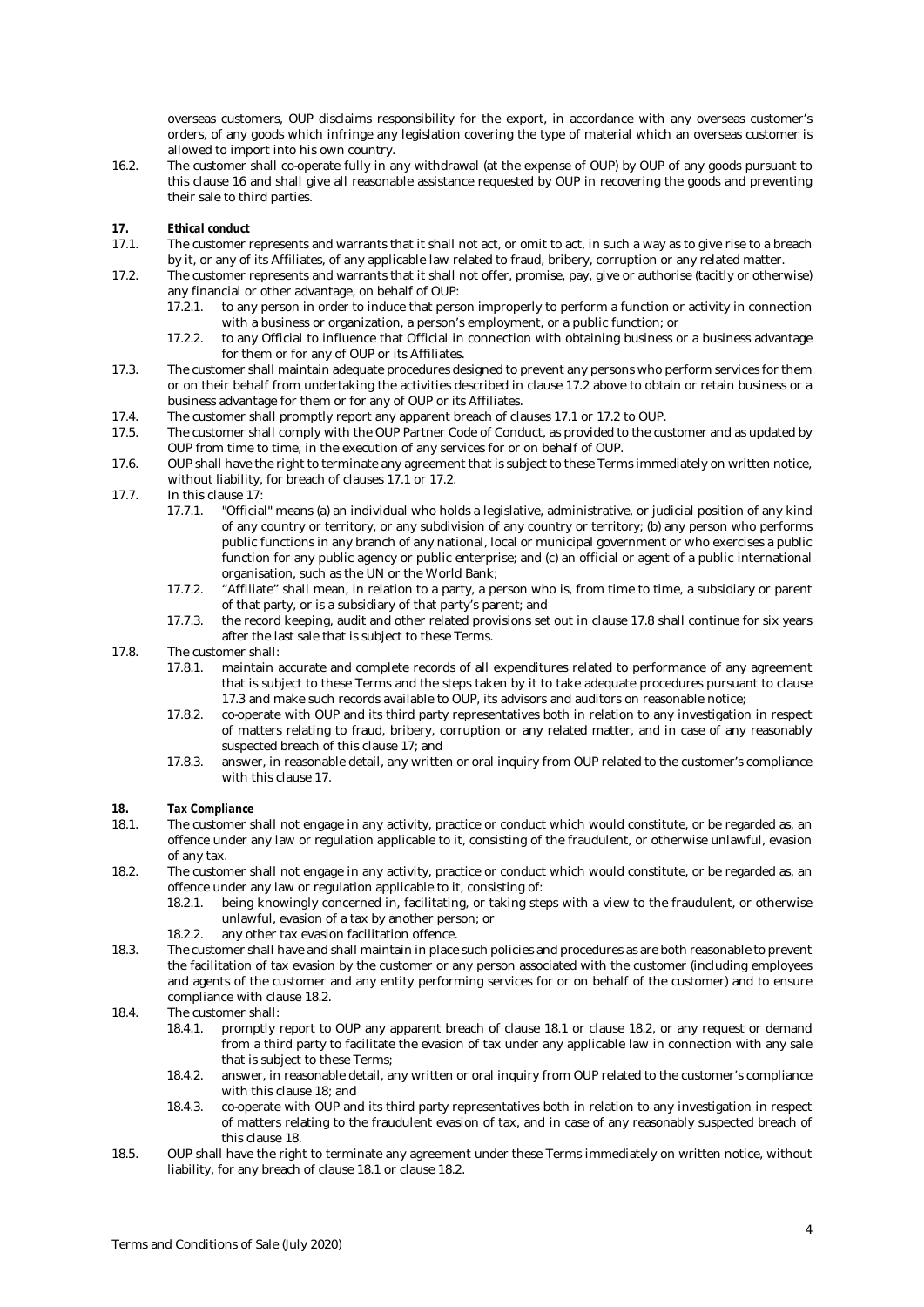### *19. Amendments*

- 19.1. OUP reserves the right to alter or amend these Terms generally, or for any particular class of goods or customer. Customers should refer to the latest Terms, which are available upon request or from OUP's website https://global.oup.com.
- 19.2. OUP should be notified in writing of any change to the customer's ownership or status.

# *20. No Waiver*

Failure by OUP to enforce any of the provisions hereof shall not be construed as a waiver of its rights nor prejudice OUP's right to take subsequent action.

#### *21. Force Majeure and Liabilities*

- 21.1. No liability shall attach to OUP for loss or damage or delivery delays or failure to manufacture or supply goods arising from factors outside its reasonable control including but not limited to acts of God, acts or omissions of civil or military authority, war, fire, flood, nature, disasters, labour disputes, plant breakdown, shortage of supplies, or compliance with orders lawfully given by any public authority.
- 21.2. These Terms together with any other terms expressly agreed subject to clause 2 above, set out the customer's remedies in the event that the goods prove defective, are not delivered on time or OUP is otherwise in breach of contract.
- 21.3. In any event, OUP's liability under or in connection with the supply of the goods, whether in contract, tort, breach of statutory duty or otherwise shall not, except where expressly provided for in these Terms or where such liability cannot be excluded or limited by law, exceed the price paid by the customer for the goods.
- 21.4. These Terms are in lieu of all warranties, conditions, terms, undertakings and obligations implied by statute, common law, custom, trade usage, course of dealing or otherwise, all of which are hereby excluded to the fullest extent permitted by law, and in any event, OUP shall have no liability arising out of or in connection with the supply of the goods for indirect, special or consequential losses, wasted or lost management time or time of other employees or for loss of profits or contracts, howsoever caused.

### *22. Export and Import Licences*

22.1. Unless otherwise agreed in writing, it shall be OUP's responsibility to obtain any export licence and the customer's responsibility to obtain any import licence required in respect of goods supplied.

#### *23. Use and Disclosure of the Customer's Information*

- 23.1. OUP and the customer undertake to each other that they will comply with the Data Protection Act 2018 insofar as it relates to any sale under these Terms.
- 23.2. The customer agrees that OUP may disclose its information to licensed credit reference agencies in order to carry out credit checks for the purposes of any sale under these Terms and note that any enquiry by OUP will be logged by such licensed credit reference agencies.
- 23.3. OUP may disclose information about the customer or the conduct of the customer's account (including the customer's payment record) to any licensed credit agencies or (with your prior approval) any other publisher or supplier organization which requests credit information.
- 23.4. The customer understands that OUP may transmit the data it holds to any company or other person that is a subsidiary of OUP or in which OUP has a direct or controlling interest outside the European Economic Area and the customer agrees to such processing. This is without prejudice to the OUP Privacy Policy which is found at https://global.oup.com/privacy.

# *24. Construction*

The legal construction of these paragraphs shall not be affected by their headings which are for convenience only.

### *25. Assignment*

- 25.1. The customer may not assign or transfer or sub-contract to any third party its rights or obligations under these Terms without the prior written consent of OUP.
- 25.2. OUP may perform any of its obligations or exercise any of its rights under these Terms by itself or through any company or other person which is a subsidiary of OUP or in which OUP has directly or indirectly a controlling interest.

#### *26. Severability*

26.1. If any provision of these Terms is or at any time becomes illegal, invalid or unenforceable in any respect, the legality, validity and enforceability of the remaining provisions of these Terms shall not in any way be affected.

# *27. Notices*

- 27.1. Any notice or other communication required or permitted to be given under these Terms shall be properly given by either OUP or the customer if it is sent in legible form by first class recorded delivery or registered post or by personal delivery to OUP at Great Clarendon Street, Oxford, OX2 6DP, United Kingdom or the customer at the customer's last known address or if it is sent by email to the last known email address of OUP or the customer and such email is acknowledged by the recipient.
- 27.2. Any notice served shall be deemed to have been received:
	- 27.2.1. in the case of email, at the time the email is acknowledged by the recipient;
		- 27.2.2. in the case of any notice sent by post, 96 hours from midnight on the date of posting, evidenced by the relevant proof of posting;